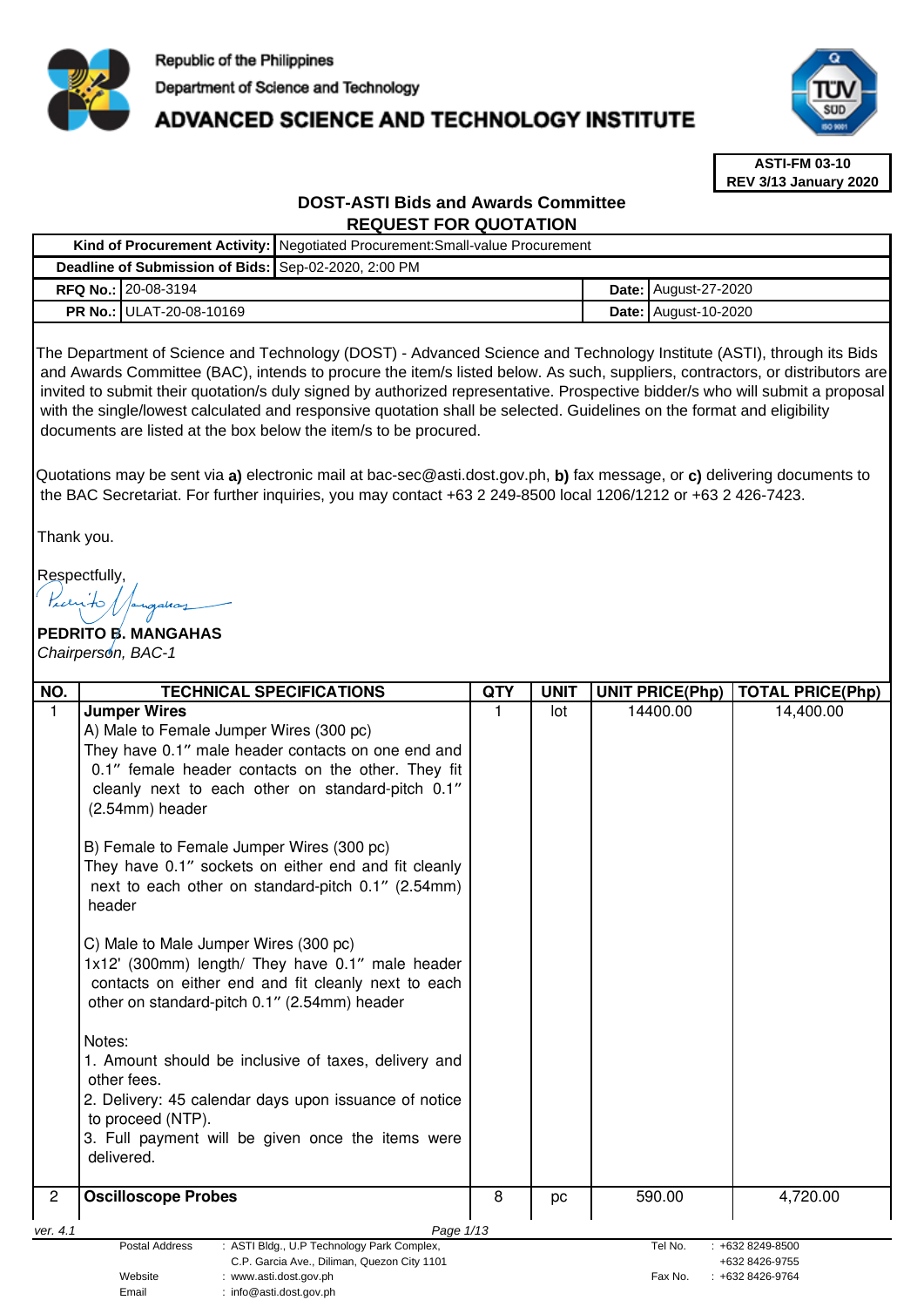|                | <b>General Specifications:</b><br>- Connection Type: 3.5 mm<br>- Tip Type: Sprung Hook<br>- Color: Black<br>Notes:<br>1. Amount should be inclusive of taxes, delivery and<br>other fees.<br>2. Delivery: 45 calendar days upon issuance of notice<br>to proceed (NTP).<br>3. Full payment will be given once the items were<br>delivered.                                                                                                                                                                                                                                                                                                                                  |                |    |         |           |
|----------------|-----------------------------------------------------------------------------------------------------------------------------------------------------------------------------------------------------------------------------------------------------------------------------------------------------------------------------------------------------------------------------------------------------------------------------------------------------------------------------------------------------------------------------------------------------------------------------------------------------------------------------------------------------------------------------|----------------|----|---------|-----------|
| 3              | <b>Thermal IR Measuring Sensor</b><br>Absolute<br>Maximum<br>Temperature<br>Measurement:<br>$+260^{\circ}$ C<br>Temperature Scale: Centigrade, Fahrenheit<br>Absolute Minimum Temperature Measurement: -50°C<br>Distance to Spot Ratio: 12:1<br>Best Accuracy: ±1 %<br>Emissivity: 0.95<br>Resolution: 0.1 °<br>Response Time: <150 ms<br>Power Supply: 9V Battery powered<br>Relative humidity range: 0-100%RH<br>Display: LCD backlight<br>With LED mildew indicator<br>Auto power-off function<br>Notes:<br>1. Amount should be inclusive of taxes, delivery and<br>other fees.<br>2. Delivery: 45 calendar days upon issuance of notice                                 | $\overline{2}$ | pc | 5358.00 | 10,716.00 |
|                | to proceed (NTP).<br>3. Full payment will be given once the items were<br>delivered.                                                                                                                                                                                                                                                                                                                                                                                                                                                                                                                                                                                        |                |    |         |           |
| $\overline{4}$ | Micro HDMI to VGA adaptor, male-female<br>Type: HDMI<br>Converts From Type: HDMI<br>Converts To Type: VGA<br><b>Converts From Gender: Male</b><br><b>Converts to Gender: Female</b><br>- Plug and Play, no configuration needed<br>- Built In active IC chip improves compatibility<br>- Durable ABS construction<br>- Gold plated connectors<br>- Supports 1080p and 720p resolutions<br>- Compatible with Raspberry Pi HDMI output port<br>Notes:<br>1. Amount should be inclusive of taxes, delivery and<br>other fees.<br>2. Delivery: 45 calendar days upon issuance of notice<br>to proceed (NTP).<br>3. Full payment will be given once the items were<br>delivered. | 6              | pc | 367.82  | 2,206.92  |
| 5              | USB Type A to Type A cable, 1 meter<br>Length: 1m                                                                                                                                                                                                                                                                                                                                                                                                                                                                                                                                                                                                                           | 6              | pc | 284.51  | 1,707.06  |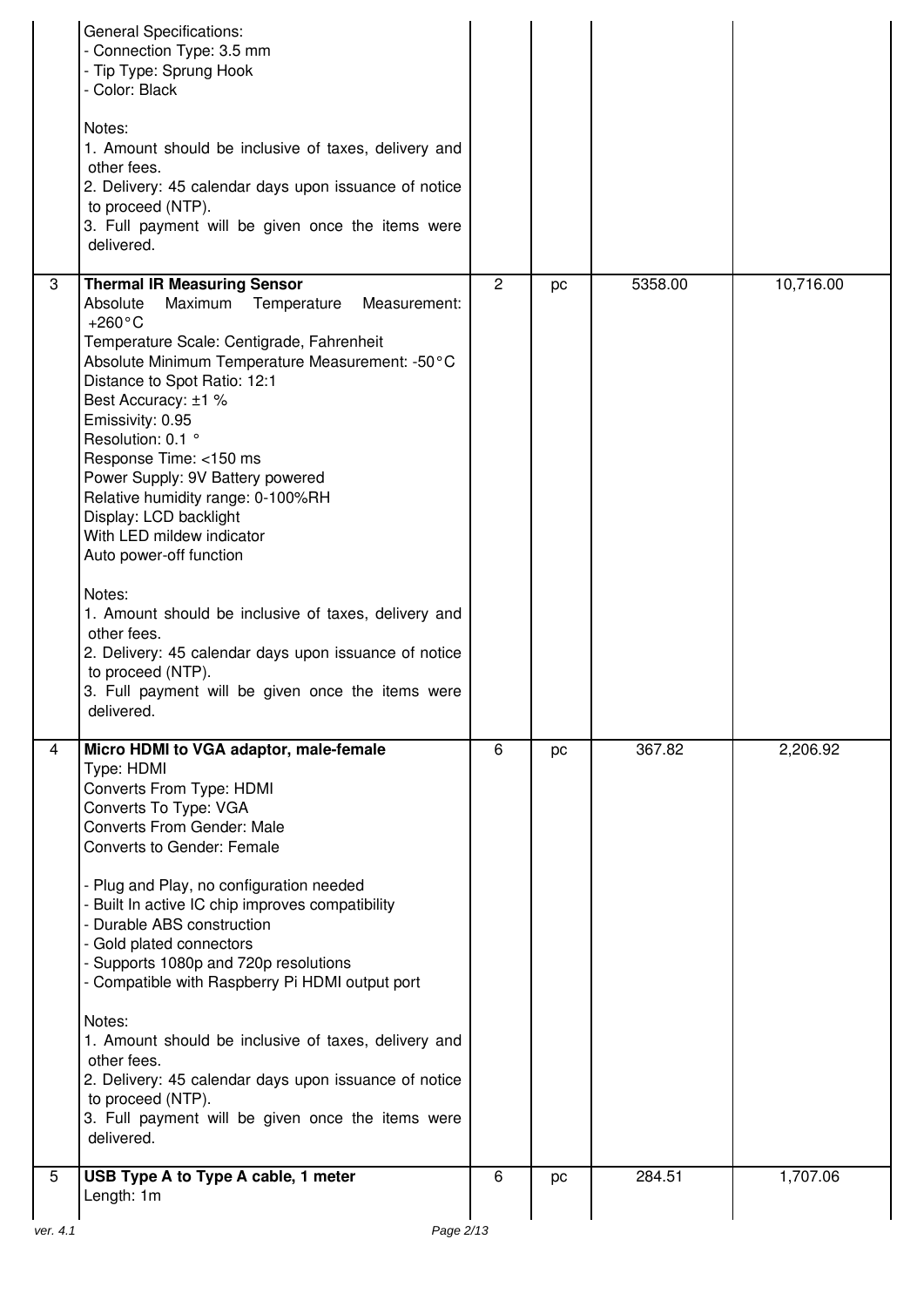|               | Connector A: Male USB A<br>Connector B: Male USB A<br>USB Type: USB 2.0<br>- Cable flex has copper wire conductors and drain wire<br>- Hi-speed USB revision 2.0<br>- The connectors are nickel and have a strain relief to<br>help avoid the cable splitting around the edge of the<br>boot.<br>- A black PVC jacket and connector hoods<br>- Diameter: 4mm<br>- No additional adapter is required providing a direct<br>connection<br>Notes:<br>1. Amount should be inclusive of taxes, delivery and<br>other fees.<br>2. Delivery: 45 calendar days upon issuance of notice<br>to proceed (NTP).<br>3. Full payment will be given once the items were<br>delivered. |   |    |        |          |
|---------------|------------------------------------------------------------------------------------------------------------------------------------------------------------------------------------------------------------------------------------------------------------------------------------------------------------------------------------------------------------------------------------------------------------------------------------------------------------------------------------------------------------------------------------------------------------------------------------------------------------------------------------------------------------------------|---|----|--------|----------|
| 6             | <b>Embedded Module power supply</b><br><b>Type: Power Supply</b><br>Plug Type: Type A<br>Output Voltage: 5.1 V dc<br>Input Voltage: 100 V ac, 110 V ac, 115 V ac, 120 V ac,<br>127 V ac, 220 V ac, 230 V ac, 240 V ac<br>Output Current: 3A<br>Maximum Temperature: +40 deg Celsius<br>Output Connector: USB Type C<br>Input Connector: US Plug<br>Power Rating: 15.3 W<br>Compatible with Raspberry Pi 4 Model B<br>Notes:<br>1. Amount should be inclusive of taxes, delivery and<br>other fees.<br>2. Delivery: 45 calendar days upon issuance of notice<br>to proceed (NTP).<br>3. Full payment will be given once the items were<br>delivered.                    | 6 | pc | 819.62 | 4,917.72 |
| 7<br>ver. 4.1 | Micro HDMI to HDMI, 1 meter<br>Cable Type: HDMI to HDMI<br>Length: 1m<br>Connector A Type: Micro HDMI<br>Connector B Type: HDMI<br>Connector A Gender: Male<br>Connector B Gender: Male<br>High-performance HDMI cable supports 3D, 4K, 2K,<br>17.8Gbps, 2160P/60Hz and X.V.colour.<br>Compatible with Raspberry Pi 4 Model B board.<br>Notes:<br>1. Amount should be inclusive of taxes, delivery and<br>other fees.<br>2. Delivery: 45 calendar days upon issuance of notice<br>to proceed (NTP).<br>3. Full payment will be given once the items were<br>Page 3/13                                                                                                  | 6 | pc | 512.26 | 3,073.56 |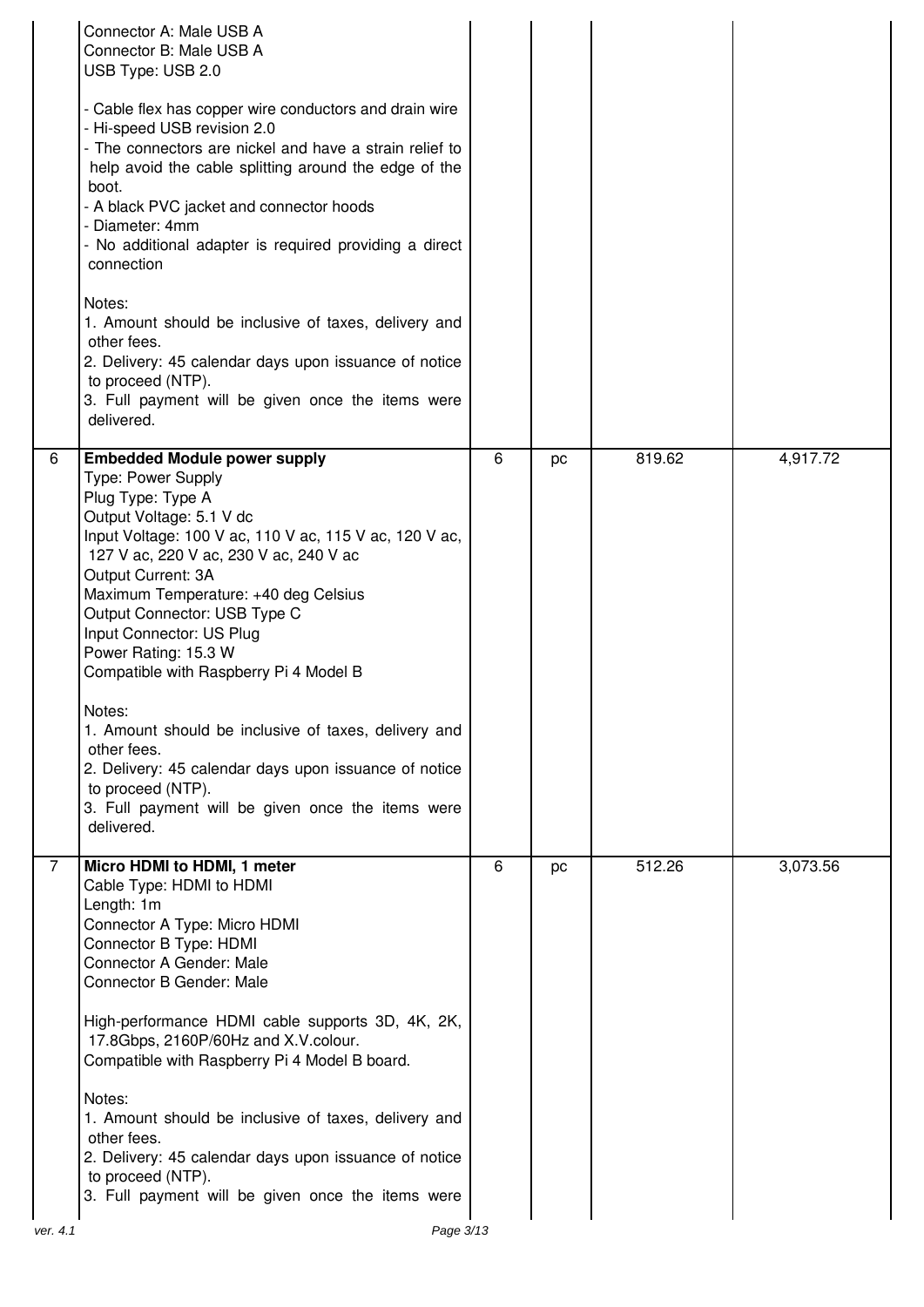|   | delivered.                                                                                |                |     |          |           |
|---|-------------------------------------------------------------------------------------------|----------------|-----|----------|-----------|
|   |                                                                                           |                |     |          |           |
| 8 | <b>Embedded Module</b><br>- 72Mhz 32-bit processor                                        | $\overline{c}$ | pc  | 14750.00 | 29,500.00 |
|   | - USB 2.0 full speed device (USB-A/Mini cable                                             |                |     |          |           |
|   | included)                                                                                 |                |     |          |           |
|   | - Field upgradeable software                                                              |                |     |          |           |
|   | - Supports these major OBD protocols:<br>- CAN 2.0 (CAN/ISO15765)                         |                |     |          |           |
|   | - K-line (ISO9141/ISO14230(KWP2000)/dual K line)                                          |                |     |          |           |
|   | - J2534 PassThru support with Windows DLL                                                 |                |     |          |           |
|   | - Standalone datalogs to microSD / microSDHC card                                         |                |     |          |           |
|   | without a laptop                                                                          |                |     |          |           |
|   | - Able to apply GND or 5V-25V to OBD pins<br>1,3,9,11,12,13 or AUX 2.5mm stereo connector |                |     |          |           |
|   | - Able to log from 2.5mm stereo MTS data bus                                              |                |     |          |           |
|   | - RGB status LEDs                                                                         |                |     |          |           |
|   | - Works with the latest software application version.                                     |                |     |          |           |
|   | Notes:                                                                                    |                |     |          |           |
|   | 1. Amount should be inclusive of taxes, delivery and<br>other fees.                       |                |     |          |           |
|   | 2. Delivery: 45 calendar days upon issuance of notice                                     |                |     |          |           |
|   | to proceed (NTP).                                                                         |                |     |          |           |
|   | 3. Full payment will be given once the items were                                         |                |     |          |           |
|   | delivered.                                                                                |                |     |          |           |
| 9 | Prototyping Soldering Materials for Lightning                                             | 1              | lot | 85800.00 | 85,800.00 |
|   | <b>Detecting Station Prototype</b><br>A) 1.2 mm diameter soldering lead (10 rolls)        |                |     |          |           |
|   | - Wire diameter: 1.2 mm                                                                   |                |     |          |           |
|   | - Percent Lead: 40%                                                                       |                |     |          |           |
|   | - Product Form: Wire                                                                      |                |     |          |           |
|   | - Melting Point: +183 deg. cel<br>- Percent Tin: 60%                                      |                |     |          |           |
|   | - Flux Type: Rosin based                                                                  |                |     |          |           |
|   | - Product Weight: 250g                                                                    |                |     |          |           |
|   | - Flux Content Percent: 3%                                                                |                |     |          |           |
|   | B) 0.7 mm diameter soldering lead (10 rolls)                                              |                |     |          |           |
|   | - Wire diameter: 0.7 mm                                                                   |                |     |          |           |
|   | - Percent Lead: 40%                                                                       |                |     |          |           |
|   | - Product Form: Wire<br>- Melting Point: +183 deg. cel                                    |                |     |          |           |
|   | - Percent Tin: 60%                                                                        |                |     |          |           |
|   | - Flux Type: Rosin based                                                                  |                |     |          |           |
|   | - Product Weight: 500g                                                                    |                |     |          |           |
|   | - Flux Content Percent: 3%                                                                |                |     |          |           |
|   | C) Soldering Flux (5 bottles)                                                             |                |     |          |           |
|   | - Volume: at least 1 gallon                                                               |                |     |          |           |
|   | - Type: Liquid<br>- Properties: VOC Free                                                  |                |     |          |           |
|   |                                                                                           |                |     |          |           |
|   | Notes:                                                                                    |                |     |          |           |
|   | 1. Amount should be inclusive of taxes, delivery and<br>other fees.                       |                |     |          |           |
|   | 2. Delivery: 45 calendar days upon issuance of notice                                     |                |     |          |           |
|   | to proceed (NTP).                                                                         |                |     |          |           |
|   | 3. Full payment will be given once the items were                                         |                |     |          |           |
|   | delivered.                                                                                |                |     |          |           |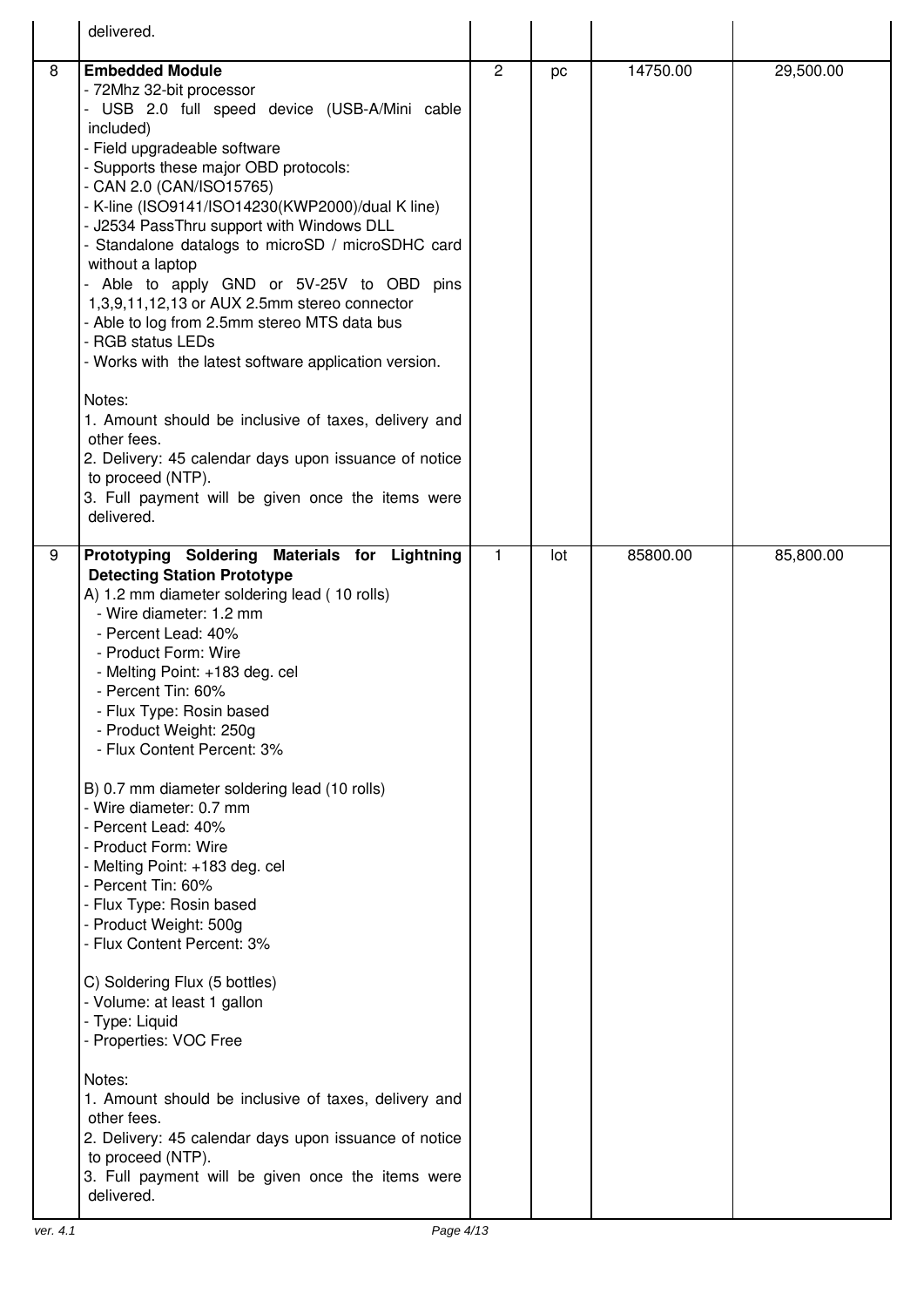| 10       | <b>ARM Development Board Kit</b>                                              | 3              | kit | 2570.00 | 7,710.00  |
|----------|-------------------------------------------------------------------------------|----------------|-----|---------|-----------|
|          | STM32F746ZGT6<br>216MHz<br>Cortex-M7<br>core                                  |                |     |         |           |
|          | microcontroller with 1MB Flash memory, 320KB SRAM                             |                |     |         |           |
|          | - Adaptive real-time accelerator (ART AcceleratorTM)                          |                |     |         |           |
|          | allowing 0-wait state execution from Flash memory                             |                |     |         |           |
|          | LCD-TFT controller up to XGA resolution with                                  |                |     |         |           |
|          | dedicated Chrom-ART Accelerator™                                              |                |     |         |           |
|          | - 8- to 14-bit parallel camera interface up to 54MB/s                         |                |     |         |           |
|          | - Full access to all GPIO with ST Zio connector                               |                |     |         |           |
|          | (Arduino Uno v3 connectivity support)                                         |                |     |         |           |
|          | -ST morpho extension pin headers for access to all                            |                |     |         |           |
|          | <b>GPIO</b>                                                                   |                |     |         |           |
|          | ST-LINK/V2-1 debugger/programmer with SWD                                     |                |     |         |           |
|          | connector                                                                     |                |     |         |           |
|          | - Up to 25 serial communication interfaces: USART,                            |                |     |         |           |
|          | IrDA, I <sup>2</sup> C, SPI, LIN, CAN, USB, I <sup>2</sup> S, SDIO, HDMI-CEC, |                |     |         |           |
|          | S/PDIF-Rx, Ethernet                                                           |                |     |         |           |
|          | - Flexible board power supply                                                 |                |     |         |           |
|          | - USB OTG or FS Device with micro-AB connector                                |                |     |         |           |
|          | - True random number generator                                                |                |     |         |           |
|          | - CRC calculation unit                                                        |                |     |         |           |
|          | - RTC with subsecond accuracy and hardware calendar                           |                |     |         |           |
|          | - 96-bit unique ID                                                            |                |     |         |           |
|          | - 3 x LEDs: Power LED, USB communication, User                                |                |     |         |           |
|          | <b>LED</b>                                                                    |                |     |         |           |
|          | - User and Reset pushbuttons                                                  |                |     |         |           |
|          | - 32.768 KHz crystal oscillator<br>- ARM Embed Enabled                        |                |     |         |           |
|          |                                                                               |                |     |         |           |
|          | Notes:                                                                        |                |     |         |           |
|          | 1. Amount should be inclusive of taxes, delivery and                          |                |     |         |           |
|          | other fees.                                                                   |                |     |         |           |
|          | 2. Delivery: 45 calendar days upon issuance of notice                         |                |     |         |           |
|          | to proceed (NTP).                                                             |                |     |         |           |
|          | 3. Full payment will be given once the items were                             |                |     |         |           |
|          | delivered.                                                                    |                |     |         |           |
|          |                                                                               |                |     |         |           |
| 11       | <b>ARM Development Board Kit</b>                                              | $\overline{2}$ | kit | 7800.00 | 15,600.00 |
|          | - 128-core NVIDIA MaxwellTM GPU                                               |                |     |         |           |
|          | - Quad-core ARM® A57 CPU                                                      |                |     |         |           |
|          | 4 GB 64-bit LPDDR4                                                            |                |     |         |           |
|          | 10/100/1000BASE-T Ethernet                                                    |                |     |         |           |
|          | Micro-USB 5V 2A                                                               |                |     |         |           |
|          | DC power adapter 5V 4A                                                        |                |     |         |           |
|          | 1/O                                                                           |                |     |         |           |
|          | USB 3.0 Type A                                                                |                |     |         |           |
|          | USB 2.0 Micro-B                                                               |                |     |         |           |
|          | HDMI/DisplayPort                                                              |                |     |         |           |
|          | M.2 Key E                                                                     |                |     |         |           |
|          | <b>Gigabit Ethernet</b>                                                       |                |     |         |           |
|          | GPIOS, I2 C, I2 S, SPI, UART                                                  |                |     |         |           |
|          | MIPI-CSI camera connector<br>Fan connector                                    |                |     |         |           |
|          | PoE connector                                                                 |                |     |         |           |
|          |                                                                               |                |     |         |           |
|          | Notes:                                                                        |                |     |         |           |
|          | 1. Amount should be inclusive of taxes, delivery and                          |                |     |         |           |
|          | other fees.                                                                   |                |     |         |           |
|          | 2. Delivery: 45 calendar days upon issuance of notice                         |                |     |         |           |
|          | to proceed (NTP).                                                             |                |     |         |           |
|          | 3. Full payment will be given once the items were                             |                |     |         |           |
|          |                                                                               |                |     |         |           |
| ver. 4.1 | Page 5/13                                                                     |                |     |         |           |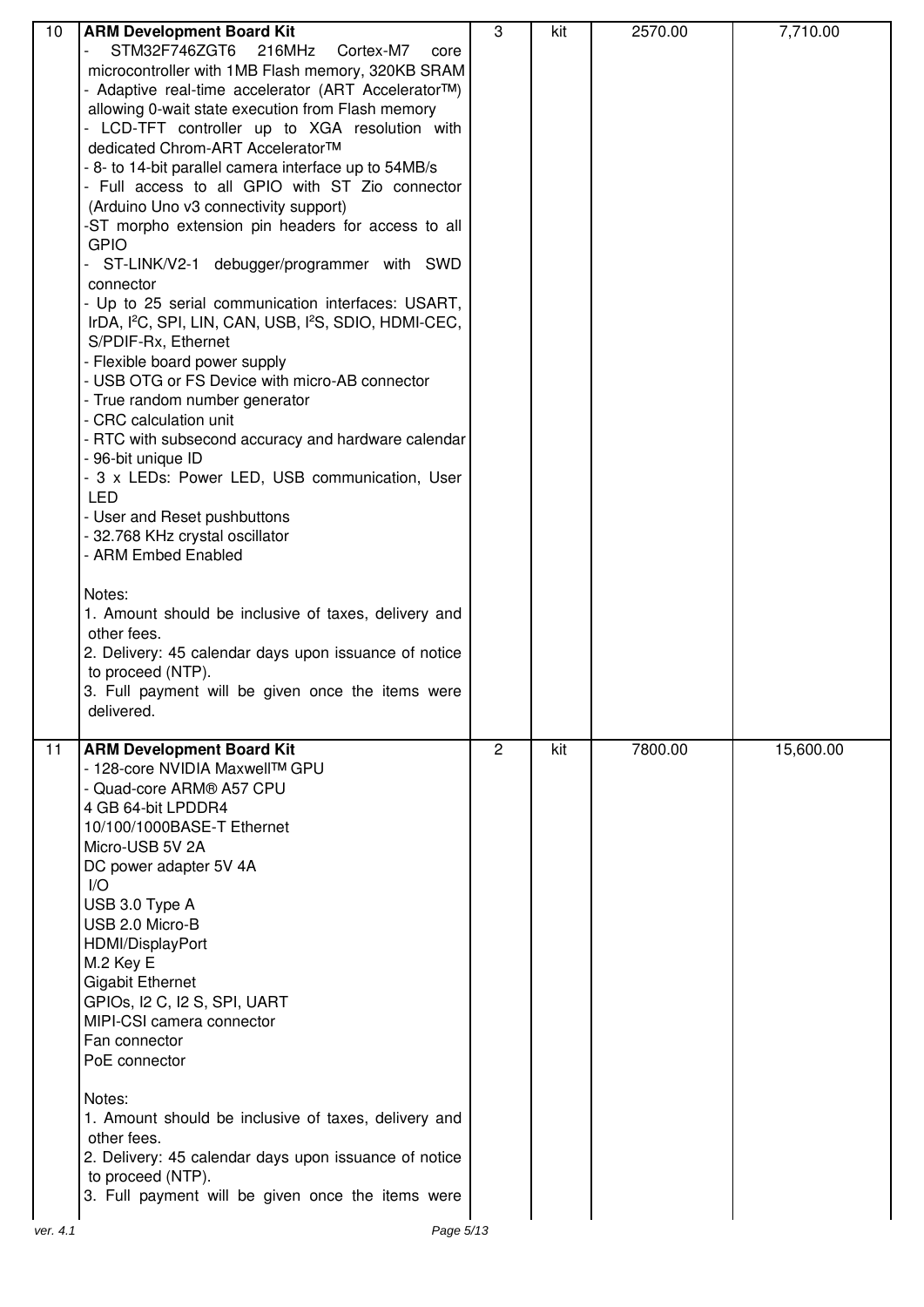|                 | delivered.                                                                                                                                                                                                                                                                                                                                                                                                                                                                                                                                                                                                                                                                                                                                                                                                                                                                                                                                                                                                                                                                                                                                                             |    |      |         |           |
|-----------------|------------------------------------------------------------------------------------------------------------------------------------------------------------------------------------------------------------------------------------------------------------------------------------------------------------------------------------------------------------------------------------------------------------------------------------------------------------------------------------------------------------------------------------------------------------------------------------------------------------------------------------------------------------------------------------------------------------------------------------------------------------------------------------------------------------------------------------------------------------------------------------------------------------------------------------------------------------------------------------------------------------------------------------------------------------------------------------------------------------------------------------------------------------------------|----|------|---------|-----------|
| 12 <sup>°</sup> | <b>ARM Development Board Kit</b><br>LEDs: 1 x USB, 1 x Power, 1 x User<br>Pushbutton: 1 x reset<br>Connectors: Board expansion connector for Arduino<br>Nano<br>Power: T-LINK USB VBUS or external sources<br>Debugger/Programmer: ST-LINK/V2-1<br>Flash Memory: 32kB<br>Clock Speed: 32MHz<br>Notes:<br>1. Amount should be inclusive of taxes, delivery and<br>other fees.<br>2. Delivery: 45 calendar days upon issuance of notice<br>to proceed (NTP).<br>3. Full payment will be given once the items were<br>delivered.                                                                                                                                                                                                                                                                                                                                                                                                                                                                                                                                                                                                                                          | 10 | kit  | 1460.00 | 14,600.00 |
| 13              | In Circuit Debugger/ Programmer<br>• 5V power via USB<br>• DFU (Direct Firmware Update) feature<br>• LED indicator when connected to your PC<br>• Operating temperature: 0 to +50 °C<br>• High isolation voltage: 2500 VRMS<br><b>SWIM Features:</b><br>$\cdot$ 1.65 to 5.5 V<br>• SWIM low-speed and high-speed modes supported<br>• Programming speed: 9.7 Kbytes/s (low speed) and<br>12.8 Kbytes/s (high speed)<br>• SWIM cable for connection to the application via an<br>ERNI standard vertical connector (ref: 284697 or<br>214017) or horizontal connector (ref: 214012)<br>• SWIM cable for connection to the application via a pin<br>header or a 2.54mm pitch connector<br>JTAG/SWD Features:<br>$\cdot$ 1.65 to 3.6 V<br>• 5 V tolerant inputs<br>• JTAG cable for connection to a standard JTAG 20-pin<br>pitch 2.54 mm connector<br>• JTAG supported<br>· SWD and serial wire viewer (SWV) communication<br>supported<br>Notes:<br>1. Amount should be inclusive of taxes, delivery and<br>other fees.<br>2. Delivery: 45 calendar days upon issuance of notice<br>to proceed (NTP).<br>3. Full payment will be given once the items were<br>delivered. | 3  | unit | 7000.00 | 21,000.00 |
| 14              | <b>Wireless Expansion Board</b><br>• Low-power 2.4GHz IEEE 802.11 b/g/n compliant<br>transceiver<br>• RF Power Output: +13.7dBm @ 54Mbps OFDM<br>• Receiver Sensitivity: -74.5dBm @ 54Mbps OFDM<br>• 120MHz STM32F439 Cortex-M4F MCU with 2MB                                                                                                                                                                                                                                                                                                                                                                                                                                                                                                                                                                                                                                                                                                                                                                                                                                                                                                                          | 3  | pc   | 2350.00 | 7,050.00  |
| ver. 4.1        | Page 6/13                                                                                                                                                                                                                                                                                                                                                                                                                                                                                                                                                                                                                                                                                                                                                                                                                                                                                                                                                                                                                                                                                                                                                              |    |      |         |           |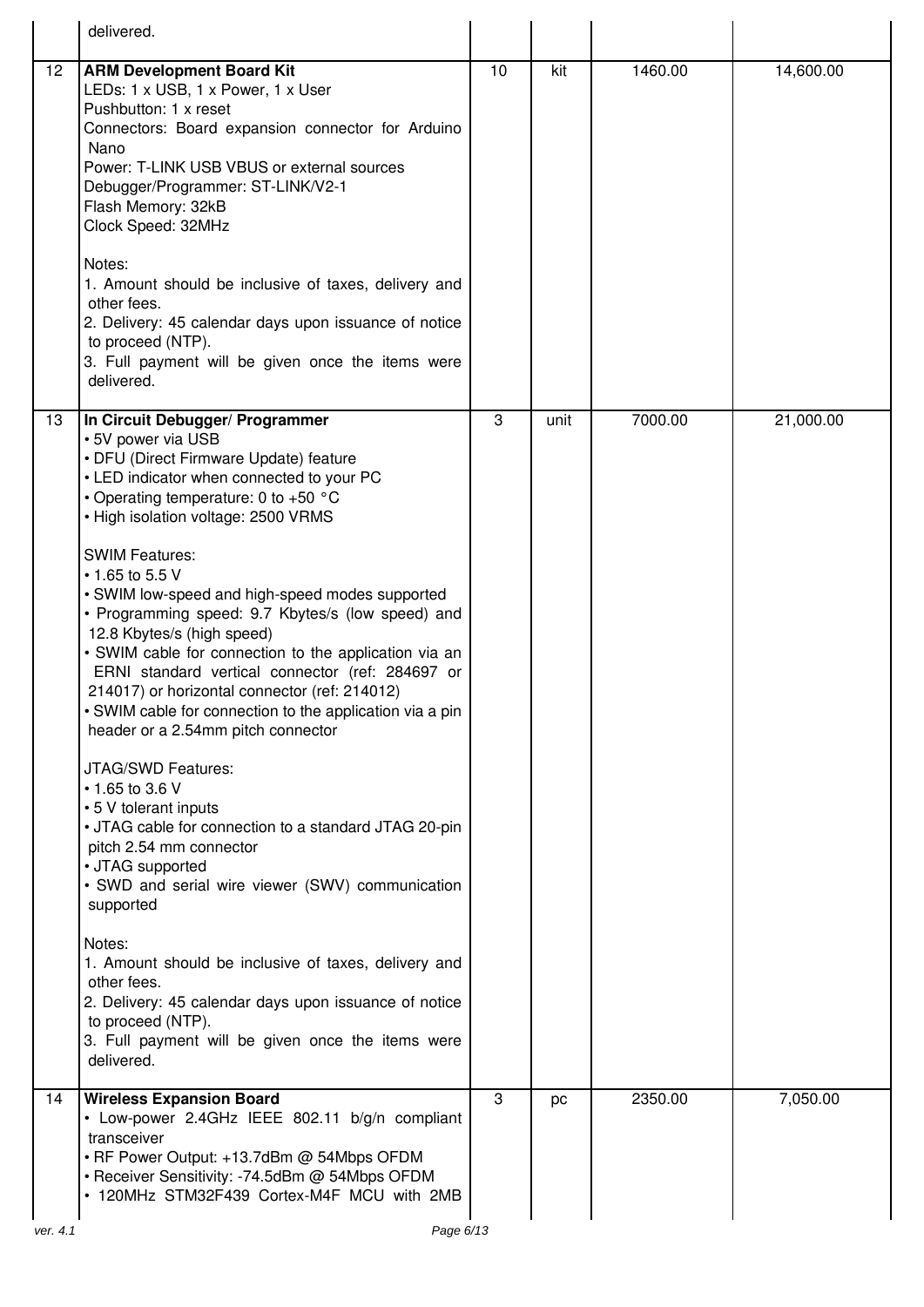|    | Flash memory, 256KB RAM<br>• 19 x Configurable GPIO pins available<br>• Host communication: serial UART, SPI<br>• Secure OTA Firmware and FileSystem update<br>• Chip antenna<br>• Integrated TCP/IP protocol stack<br>• 8 x simultaneous TCP or UDP clients and 2 x Socket<br>servers<br>• TLS/SSL Socket client supporting up to TLS 1.2<br>• Web server supporting SSI<br>• AT command set interface through UART<br>• Security: Open, WEP, WPA2 PSK, WPA2 Enterprise,<br><b>WPS</b><br>• Dimensions: 26.92 x 15.24 x 2.35mm<br>• MicroPython API library for access to WiFi subsystem<br>resources and device peripherals (UART, SPI, I <sup>2</sup> C)<br>Notes:<br>1. Amount should be inclusive of taxes, delivery and<br>other fees.<br>2. Delivery: 45 calendar days upon issuance of notice<br>to proceed (NTP).<br>3. Full payment will be given once the items were<br>delivered.                                    |    |    |        |          |
|----|----------------------------------------------------------------------------------------------------------------------------------------------------------------------------------------------------------------------------------------------------------------------------------------------------------------------------------------------------------------------------------------------------------------------------------------------------------------------------------------------------------------------------------------------------------------------------------------------------------------------------------------------------------------------------------------------------------------------------------------------------------------------------------------------------------------------------------------------------------------------------------------------------------------------------------|----|----|--------|----------|
| 15 | <b>RTC Module</b><br>Size: 38mm (length) * 22mm (W) * 14mm (height)<br>Operating voltage : 3.3 - 5.5 V<br>Clock chip: high-precision clock chip DS3231<br>Clock Accuracy :0-40 Degree range, the accuracy<br>2ppm, the error was about 1 minute<br>Calendar alarm clock with two<br>Programmable square-wave output<br>Real time clock generator seconds, minutes, hours,<br>day, date, month and year timing and provide valid<br>until the year 2100 leap year compensation<br>Chip temperature sensor comes with an accuracy of $\pm$<br>3 Degree<br>Memory chips: AT24C32 (storage capacity 32K)<br>IIC bus interface, the maximum transmission speed of<br>400KHz (working voltage of 5V)<br>Notes:<br>1. Amount should be inclusive of taxes, delivery and<br>other fees.<br>2. Delivery: 45 calendar days upon issuance of notice<br>to proceed (NTP).<br>3. Full payment will be given once the items were<br>delivered. | 10 | pc | 150.00 | 1,500.00 |
| 16 | <b>Comparator Module</b><br>Form Factor: LM393<br>1. increase the output current capacity, the output can<br>drive the relay, LED and other equipment.<br>2. a power indicator and output level indicator (the<br>output is low indicator light, the output is high indicator<br>light off), working status at a glance.<br>3. super mini type: size only 33.3 * 20mm with a 31mm<br>positioning hole.<br>4. around the border with a circular design to prevent<br>scratches.                                                                                                                                                                                                                                                                                                                                                                                                                                                   | 10 | pc | 170.00 | 1,700.00 |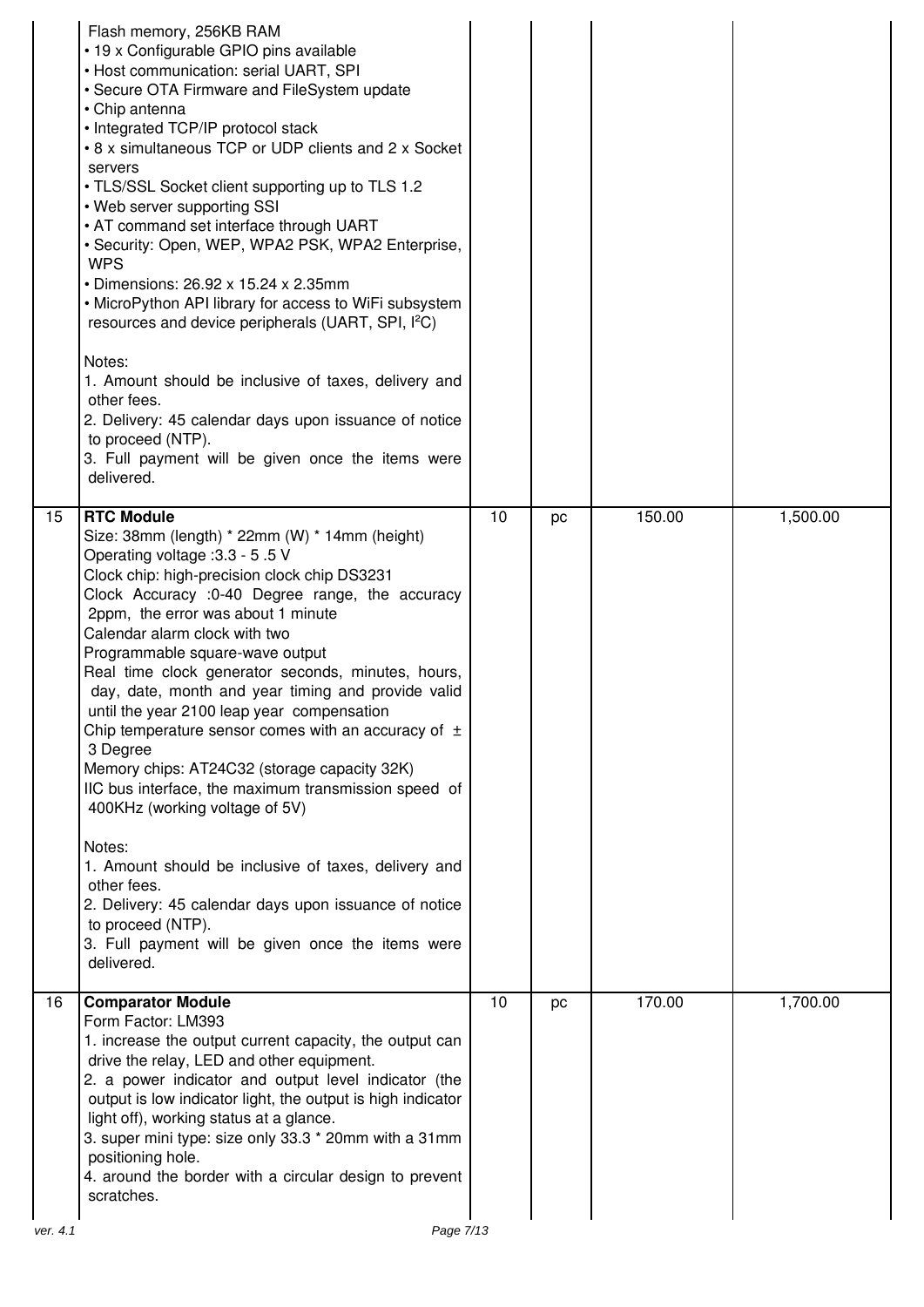|                | Related parameters:<br>1. the supply voltage DC 3-30V.<br>2. the switch output: the output level is the supply<br>voltage and zero volts<br>3. the reference voltage adjustment range: minimum:<br>0V, the maximum: supply voltage.<br>Notes:<br>1. Amount should be inclusive of taxes, delivery and<br>other fees.<br>2. Delivery: 45 calendar days upon issuance of notice<br>to proceed (NTP).<br>3. Full payment will be given once the items were<br>delivered.                                                                                                                                                                                                                                                                                      |    |    |         |           |
|----------------|------------------------------------------------------------------------------------------------------------------------------------------------------------------------------------------------------------------------------------------------------------------------------------------------------------------------------------------------------------------------------------------------------------------------------------------------------------------------------------------------------------------------------------------------------------------------------------------------------------------------------------------------------------------------------------------------------------------------------------------------------------|----|----|---------|-----------|
| 17             | <b>Comparator Module</b><br>Type: Voltage Regulator<br>Application: Computer<br>Supply Voltage: 3.3 -5V<br>Form Factor: LM393 Extension Module<br>Package: SOP<br>Features:<br>-You can meet a variety of resistive sensors (e.g.<br>photoresistor, thermistor, etc.). The sensor sensitivity<br>is adjustable. Standard XH2.54 interface<br>-Operating voltage: $3.3 \,$ V to 5 V in the form of the<br>output: analog output.b: digital output, the output<br>threshold.<br>-Dimensions: Not larger than 30 mm * 14 mm<br>Notes:<br>1. Amount should be inclusive of taxes, delivery and<br>other fees.<br>2. Delivery: 45 calendar days upon issuance of notice<br>to proceed (NTP).<br>3. Full payment will be given once the items were<br>delivered. | 10 | pc | 65.00   | 650.00    |
| 18             | <b>Comparator Module</b><br>Form Factor: LM393<br>1. Power supply voltage: 5-24V (specific supply voltage<br>is determined by relay drive voltage)<br>2. Output high and low level (output current is about<br>$3-5MA$ )<br>3. The output switch is the relay dry node (capacity is<br>10A maximum)<br>4. Board size: at most length 64mm and width 21.5mm<br>Notes:<br>1. Amount should be inclusive of taxes, delivery and<br>other fees.<br>2. Delivery: 45 calendar days upon issuance of notice<br>to proceed (NTP).<br>3. Full payment will be given once the items were<br>delivered.                                                                                                                                                               | 10 | pc | 280.00  | 2,800.00  |
| 19<br>ver. 4.1 | <b>Transimpedance Amplifier Module</b><br>Bandwidth: 240MHz<br>Output: Differential<br>Page 8/13                                                                                                                                                                                                                                                                                                                                                                                                                                                                                                                                                                                                                                                           | 6  | pc | 2250.00 | 13,500.00 |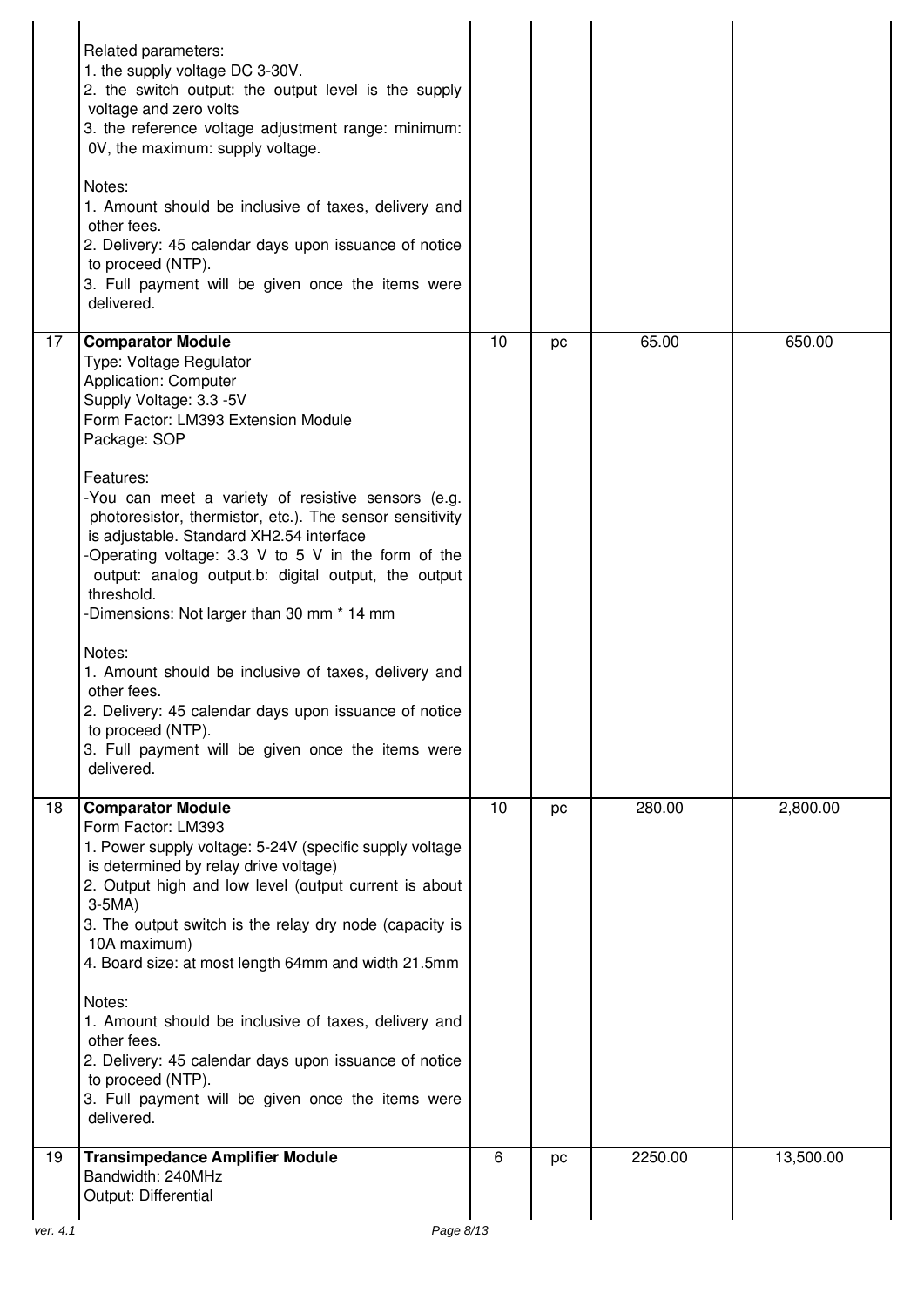|    | <b>PWM: 500ps</b><br>RT/FT: 1.5ns<br>Power Consumption: 5V, 25mA<br>Peak Input Current: 350uA<br>Notes:<br>1. Amount should be inclusive of taxes, delivery and<br>other fees.<br>2. Delivery: 45 calendar days upon issuance of notice<br>to proceed (NTP).<br>3. Full payment will be given once the items were<br>delivered.                                                                                                                                                                                                                                                                                                                                                                                                                                                                                                                                                                                                |    |    |          |           |
|----|--------------------------------------------------------------------------------------------------------------------------------------------------------------------------------------------------------------------------------------------------------------------------------------------------------------------------------------------------------------------------------------------------------------------------------------------------------------------------------------------------------------------------------------------------------------------------------------------------------------------------------------------------------------------------------------------------------------------------------------------------------------------------------------------------------------------------------------------------------------------------------------------------------------------------------|----|----|----------|-----------|
| 20 | <b>Signal Amplifier Module</b><br>Input voltage: 3-12VDC. (Bulk purchase can be<br>customized)<br>Magnification:<br>1.5-1000 times adjustable,<br>zero<br>adjustable<br>Signal input voltage: 100uV - 300mV<br>Signal output range: ± (Vin-2V)<br>Negative voltage output: higher than -Vin. As the<br>negative voltage chip output resistance problem, the<br>actual output is higher than -Vin, the greater the load<br>power, the greater the negative voltage drop.<br>Offset voltage: 50µV.<br>Input bias current: 1.0nA (max).<br>Common mode rejection ratio: 100 dB<br>Offset voltage drift: 0.6µV / ° (maximum).<br>Stability: 2µV / month maximum<br>Size: 32 * 22mm<br>Weight: 4g<br>Notes:<br>1. Amount should be inclusive of taxes, delivery and<br>other fees.<br>2. Delivery: 45 calendar days upon issuance of notice<br>to proceed (NTP).<br>3. Full payment will be given once the items were<br>delivered. | 10 | pc | 350.00   | 3,500.00  |
| 21 | <b>Development Board</b><br>LTC4162 Battery Charger<br>Power<br>Management<br>Evaluation Board for Li-Ion<br>-LiFePO4 Battery Charger with Termination<br>-Wide Charging Input Voltage Range: 4.5V to 35V<br>-High Efficiency Synchronous Operation<br>-16-Bit Digital Telemetry System Monitors VBAT,<br>IBAT, RBAT, TBAT, TDIE, VIN, IIN, VOUT<br>-Charges 1-9 Lithium Iron Phosphate Cells<br>-Input Undervoltage Charge Current Limit Loop<br>-Input MPPT for Solar Panel Inputs<br>-Input Current Limit Prioritizes System Load Output<br>-Low Loss PowerPathTM<br>-Instant-On Operation with Discharged or Missing<br><b>Battery</b><br>-JEITA Temperature Controlled Charging<br>-Pin Compatible with Li-Ion and SLA Versions<br>Notes:<br>1. Amount should be inclusive of taxes, delivery and                                                                                                                         | 1  | pc | 14000.00 | 14,000.00 |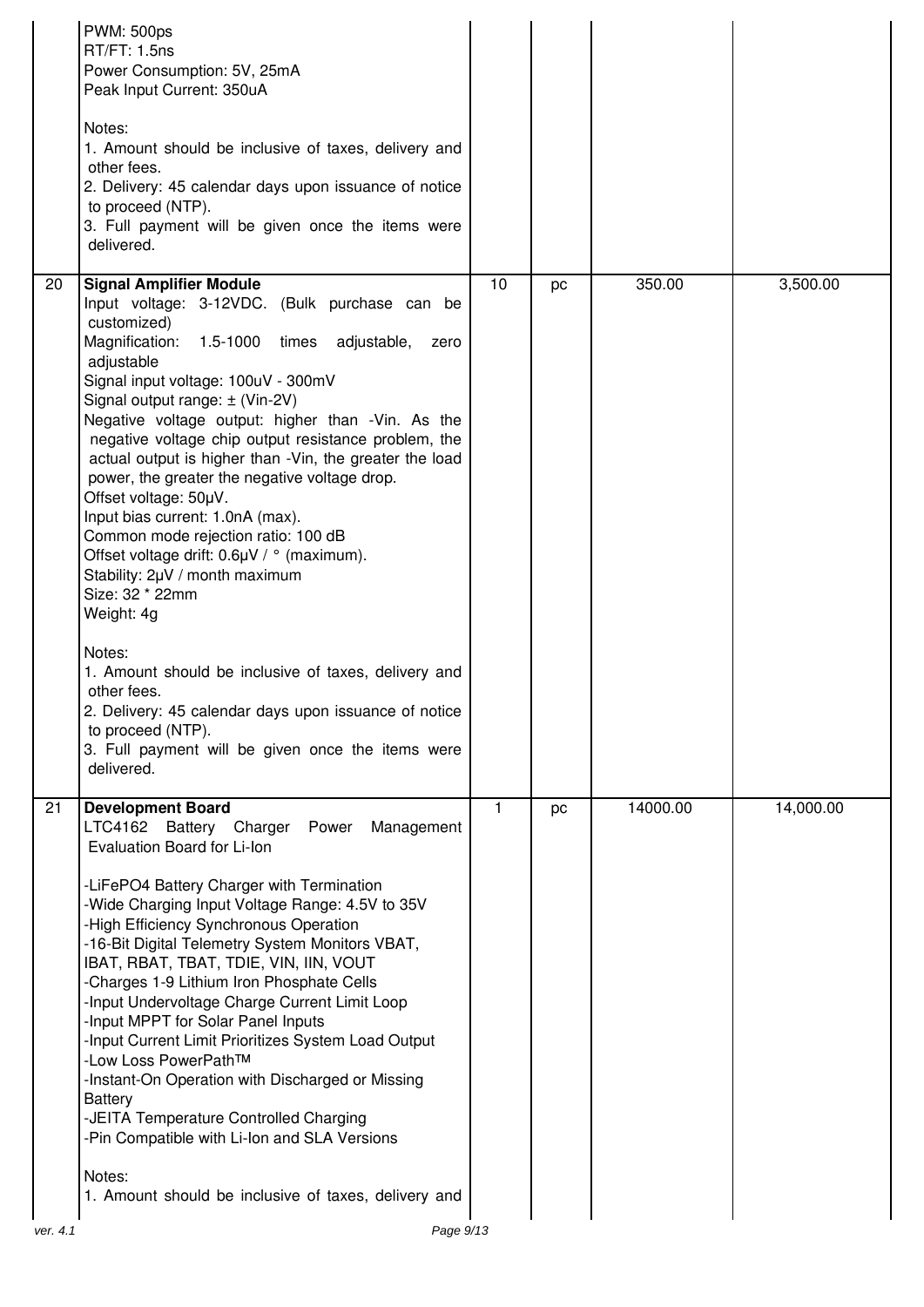|          | other fees.<br>2. Delivery: 45 calendar days upon issuance of notice<br>to proceed (NTP).<br>3. Full payment will be given once the items were<br>delivered.                                                                                |   |     |          |           |
|----------|---------------------------------------------------------------------------------------------------------------------------------------------------------------------------------------------------------------------------------------------|---|-----|----------|-----------|
| 22       | <b>FPGA Starter Kit</b><br>Input and Output pins<br>153 maximum FPGA I/O pins                                                                                                                                                               | 4 | kit | 10000.00 | 40,000.00 |
|          | Configuration status/Set-up elements<br>On-board USB-Blaster circuit for programming<br>Spansion EPCS64                                                                                                                                     |   |     |          |           |
|          | <b>Expansion Header</b><br>Two 40 pin headers (GPIOs) provide 72 I/O pins,<br>5V power pins, two 3.3V power pins and 4 GND pins                                                                                                             |   |     |          |           |
|          | <b>Memory Devices</b><br>32MB SDRAM<br>2KB I2C EEPROM<br>$\bullet$                                                                                                                                                                          |   |     |          |           |
|          | General user input/output<br>8 Green LEDs<br>2 debounced pushbuttons<br>4-position DIP switch                                                                                                                                               |   |     |          |           |
|          | G-sensor<br>ADI ADXL345, 3-axis accelerometer with 13-bit<br>resolution                                                                                                                                                                     |   |     |          |           |
|          | <b>ADC</b><br>8-channel, 12 bit A/D converter<br>$\bullet$                                                                                                                                                                                  |   |     |          |           |
|          | Clock system<br>50MHz Clock oscillator                                                                                                                                                                                                      |   |     |          |           |
|          | Power supply<br>USB type mini-AB port (5V)<br>DC 5V pin for each GPIO header (2 DC 5V pins)<br>2-pin external power header<br>$\bullet$                                                                                                     |   |     |          |           |
|          | Must include the following items:<br>USB cable<br>$\bullet$<br>Quick start guide and other technical manuals<br>$\bullet$                                                                                                                   |   |     |          |           |
|          | Notes:<br>1. Amount should be inclusive of taxes, delivery and<br>other fees.<br>2. Delivery: 45 calendar days upon issuance of notice<br>to proceed (NTP).<br>3. Full payment will be given once the items were                            |   |     |          |           |
|          | delivered.                                                                                                                                                                                                                                  |   |     |          |           |
| 23       | 16-bit ADC module<br>Wide Supply Range: 2.0V to 5.5V<br>Low Current Consumption: Continuous Mode: Only<br>$150\mu A$<br>Single-Shot Mode: Auto Shut-Down<br>Programmable Data Rate: 8SPS to 860SPS<br>Internal Low-Drift Voltage Reference: | 3 | pc  | 800.00   | 2,400.00  |
| ver. 4.1 | Page 10/13                                                                                                                                                                                                                                  |   |     |          |           |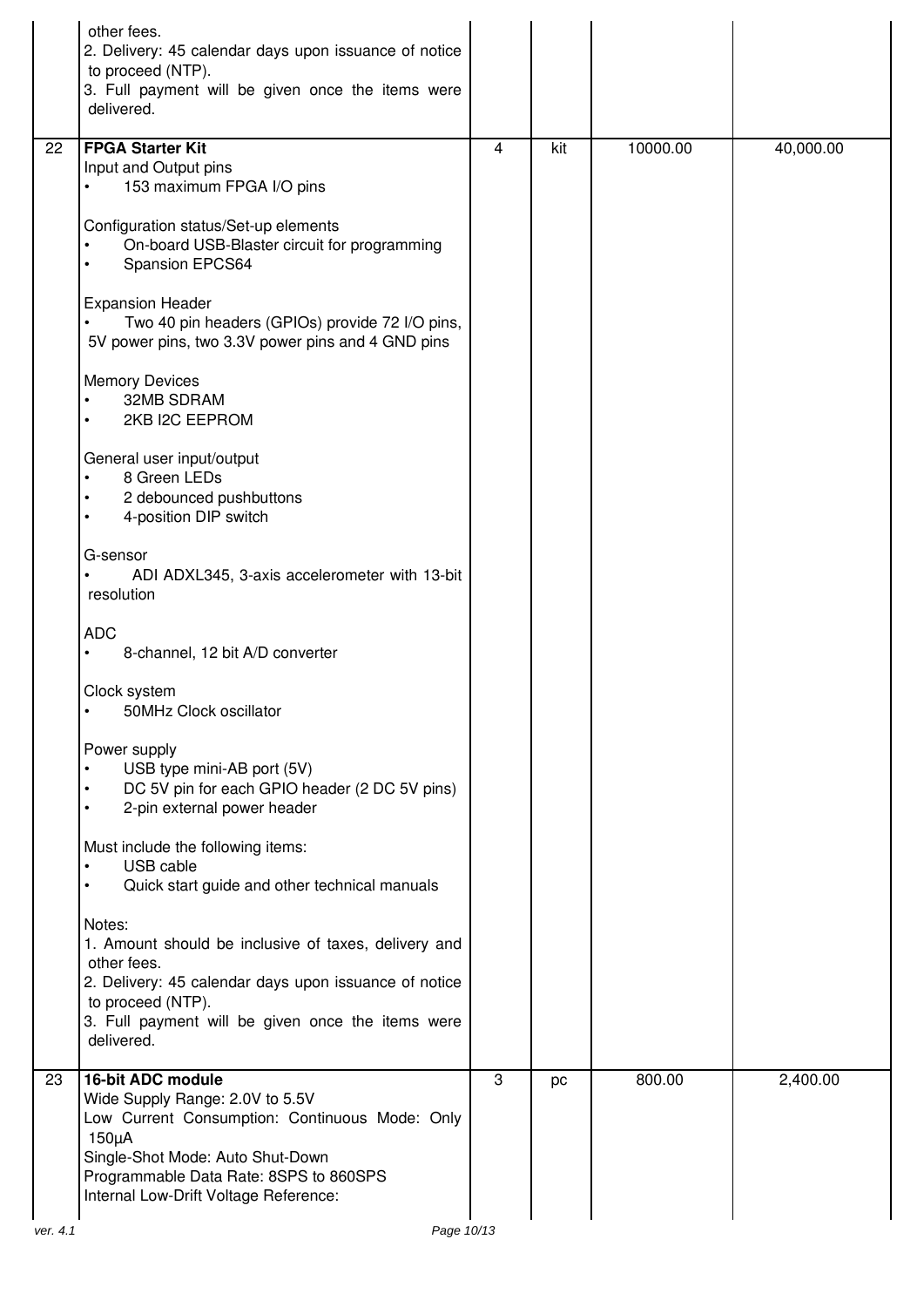|    | Internal Oscillator<br><b>Internal PGA</b><br>I2C Interface: Pin-Selectable Addresses<br>Four Single-ended or two differential Inputs<br>Programmable Comparator<br>This board/chip uses I2C 7-bit addresses between<br>0x48-0x4B, selectable with jumpers<br>Notes:<br>1. Amount should be inclusive of taxes, delivery and<br>other fees.<br>2. Delivery: 45 calendar days upon issuance of notice<br>to proceed (NTP).<br>3. Full payment will be given once the items were<br>delivered.                                                                                                                                                                                                                                                                                               |    |    |        |          |
|----|--------------------------------------------------------------------------------------------------------------------------------------------------------------------------------------------------------------------------------------------------------------------------------------------------------------------------------------------------------------------------------------------------------------------------------------------------------------------------------------------------------------------------------------------------------------------------------------------------------------------------------------------------------------------------------------------------------------------------------------------------------------------------------------------|----|----|--------|----------|
| 24 | 24-bit ADC module<br>Low current consumption: as low as 120µA in duty<br>cycle mode (typical)<br>Power range: 3 V~5 V<br>Up to 20 effective resolutions<br>Two differential or four single-ended inputs<br>Dual matched programmable current source: 10µA to<br>1.5 <sub>m</sub> A<br>Internal 2.048-V Reference: 5 ppm/°C (typical) Drift<br>Internal 2% precision oscillator<br>Internal temperature sensor: 0.5°C (typical) accuracy<br>SPI compatible interface (mode 1)<br>Notes:<br>1. Amount should be inclusive of taxes, delivery and<br>other fees.<br>2. Delivery: 45 calendar days upon issuance of notice<br>to proceed (NTP).<br>3. Full payment will be given once the items were<br>delivered.                                                                             | 6  | pc | 700.00 | 4,200.00 |
| 25 | <b>Black PU Adjustable Anti Static Grounding Wrist</b><br><b>Band Electricity Bracelet</b><br>Anti Static Electricity Bracelet<br>Protection from static electricity<br>Adjustable wrist strap to fit any size wrist<br>Resistance: 10K Ohm (Wrist Strap)<br>Lead Resistance 1M Ohm 10% (Cord)<br>includes Cord: Yes<br>Stud Size: 10mm<br>Wrist Strap Size: Adjustable<br>Cord Length: at least 1.3m<br>Reusable/Disposable: Reusable<br>Cord Style: Coiled<br>Cord Colour: Black<br><b>Band Colour: Black</b><br>Single Wire/Dual Wire: Single Wire<br><b>Band Material: Fabric</b><br>Use Type<br><b>ESD Safe</b><br>Compliance: EN 61340-5-1<br>Notes:<br>1. Amount should be inclusive of taxes, delivery and<br>other fees.<br>2. Delivery: 45 calendar days upon issuance of notice | 25 | pc | 90.00  | 2,250.00 |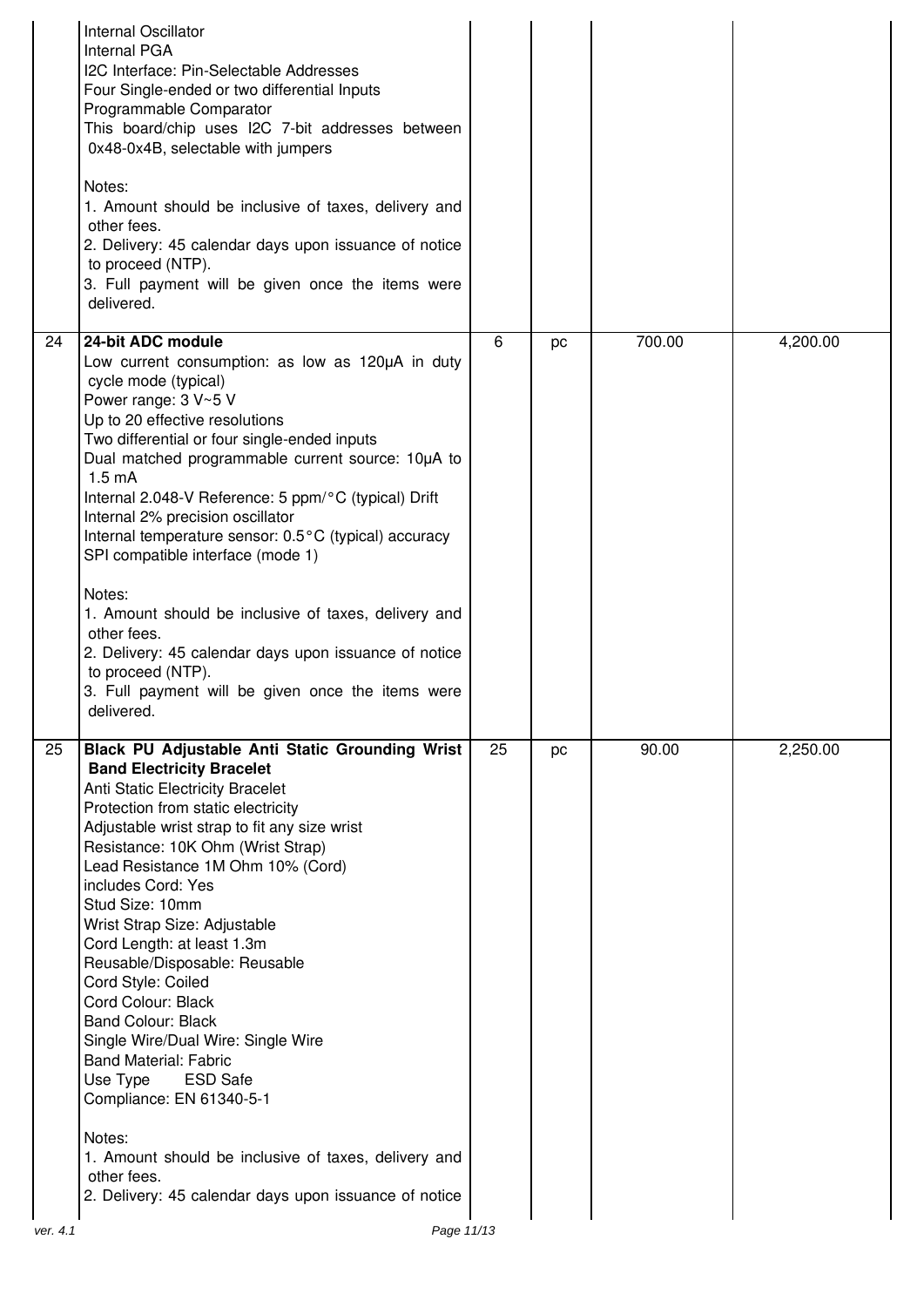|                                                           | to proceed (NTP).<br>3. Full payment will be given once the items were<br>delivered.                                                                                                                                                                                                                                                                                                                                                                                                                                                             |   |    |         |          |
|-----------------------------------------------------------|--------------------------------------------------------------------------------------------------------------------------------------------------------------------------------------------------------------------------------------------------------------------------------------------------------------------------------------------------------------------------------------------------------------------------------------------------------------------------------------------------------------------------------------------------|---|----|---------|----------|
| 26                                                        | <b>Desoldering Pump Tool</b><br>Size: Standard<br>Anti-Static<br>Body Material: Aluminium<br>Length: 195mm approx.<br>Suction 32 cm-Hg (double Orings)<br>Replaceable Nozzle<br>Dual spring loaded piston (Double oil seals)<br>Anti-rust springs<br>Push Button release<br>Non-clogging, self cleaning nozzle<br>Notes:<br>1. Amount should be inclusive of taxes, delivery and<br>other fees.<br>2. Delivery: 45 calendar days upon issuance of notice<br>to proceed (NTP).<br>3. Full payment will be given once the items were<br>delivered. | 2 | pc | 2000.00 | 4,000.00 |
| TOTAL APPROVED BUDGET FOR THE CONTRACT:<br>Php 313,501.26 |                                                                                                                                                                                                                                                                                                                                                                                                                                                                                                                                                  |   |    |         |          |

# **GUIDELINES**

### **A. Submission of Quotations**

- 1. Quotation/s shall include the Request for Quotation and/or the Purchase Request Number as state above;
- 2. Pictures or brand/model names or numbers, if applicable, should be specified in the quotation/s; and
- 3. Quotation/s must be signed by the company's duly authorized representative.

#### **B. Eligibiliy Requirements**

Pursuant to Annex "H" or Consolidated Guidelines for the Alternative Methods of Procurement of the 2016 Implementing Rules and Regulations (IRR) of Republic Act (RA) No. 9184, as amended by Government Procurement Policy Board Resolution No. 21-2017 dated 30 May 2017, the following documents shall be submitted except for Repeat Order, Shopping under Section 52.1(a), and Negotiated Procurement under Sections 53.1 (Two-Failed Biddings), and 53.5 (Agency-to-Agency):

### **For Procurement of Goods**

- 1. Upon submission of quotation
	- PhilGEPS Platinum Membership Certificate including Annex "A". If not available, the following alternate documents may be submitted:
		- PhilGEPS Registration Number
		- Mayor's Permit
			- For individuals/professionals engaged under Section 53.6, 53.7 and 53.9 of the 2016 IRR of RA No. 9184, only the Bureau of Internal Revenue (BIR) Certificate of Registration shall be submitted in lieu of the Mayor's Permit.
- 2. Upon issuance of Notice of Award (NOA)
	- ✓ Omnibus Sworn Statement
		- Applicable only for bidders who have submitted their quotation on item/s with a total Approved Budget for the Contract (ABC) of above Php50,000.00.
	- Income/Business Tax Return
		- Applicable only for: **a)** bidders who have submitted their quotation on item/s with a total ABC of above Php500,000.00; and **b)** bidders for Lease of Real Property and Venue (except for government agencies as lessors).